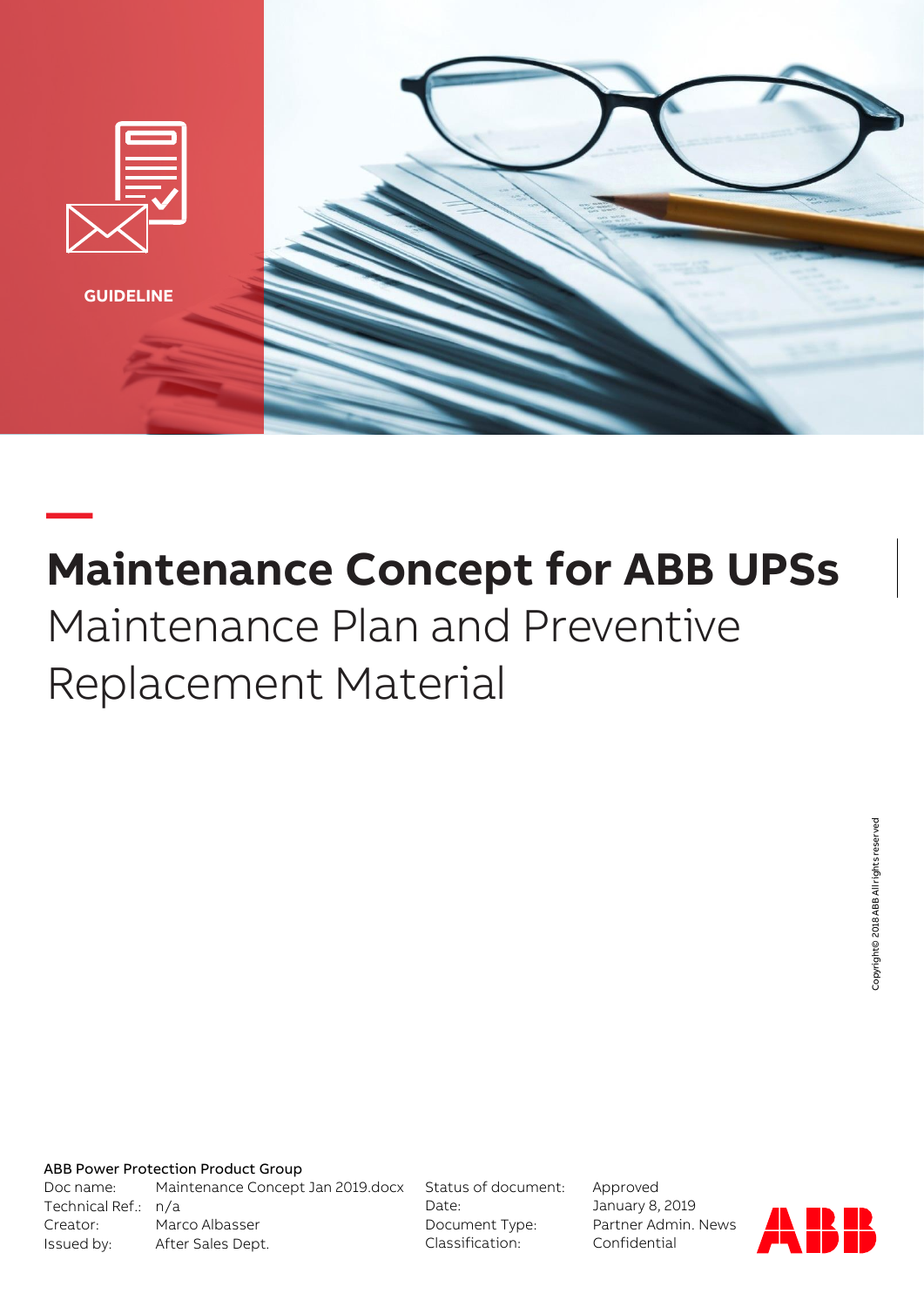

ABB POWER PROTECTION

## **Maintenance Concept for ABB UPSs** Maintenance Plan and Preventive Replacement Material

## <span id="page-1-0"></span>**Contents**

| Preventive Maintenance and reliability 2   |
|--------------------------------------------|
| Recommended consumable parts for DPA D1M3  |
| Recommended consumable parts for DPA D2M3  |
| Recommended consumable parts for DPA D3M3  |
| Recommended consumable parts for           |
|                                            |
| Recommended consumable parts for           |
|                                            |
| Recommended consumable parts for PW33 4    |
| Recommended consumable parts for           |
|                                            |
| Recommended consumable parts for PW33 S3.5 |
| Recommended consumable parts for           |
|                                            |
| Recommended consumable parts for           |
|                                            |
| Recommended consumable parts for           |
|                                            |
|                                            |

### <span id="page-1-1"></span>**Introduction**

This document describes the benefits of a correct preventive maintenance, as well as the typical UPS life cycle and the consumable parts replacement for ABB's main UPS families.

The details are described in the next section.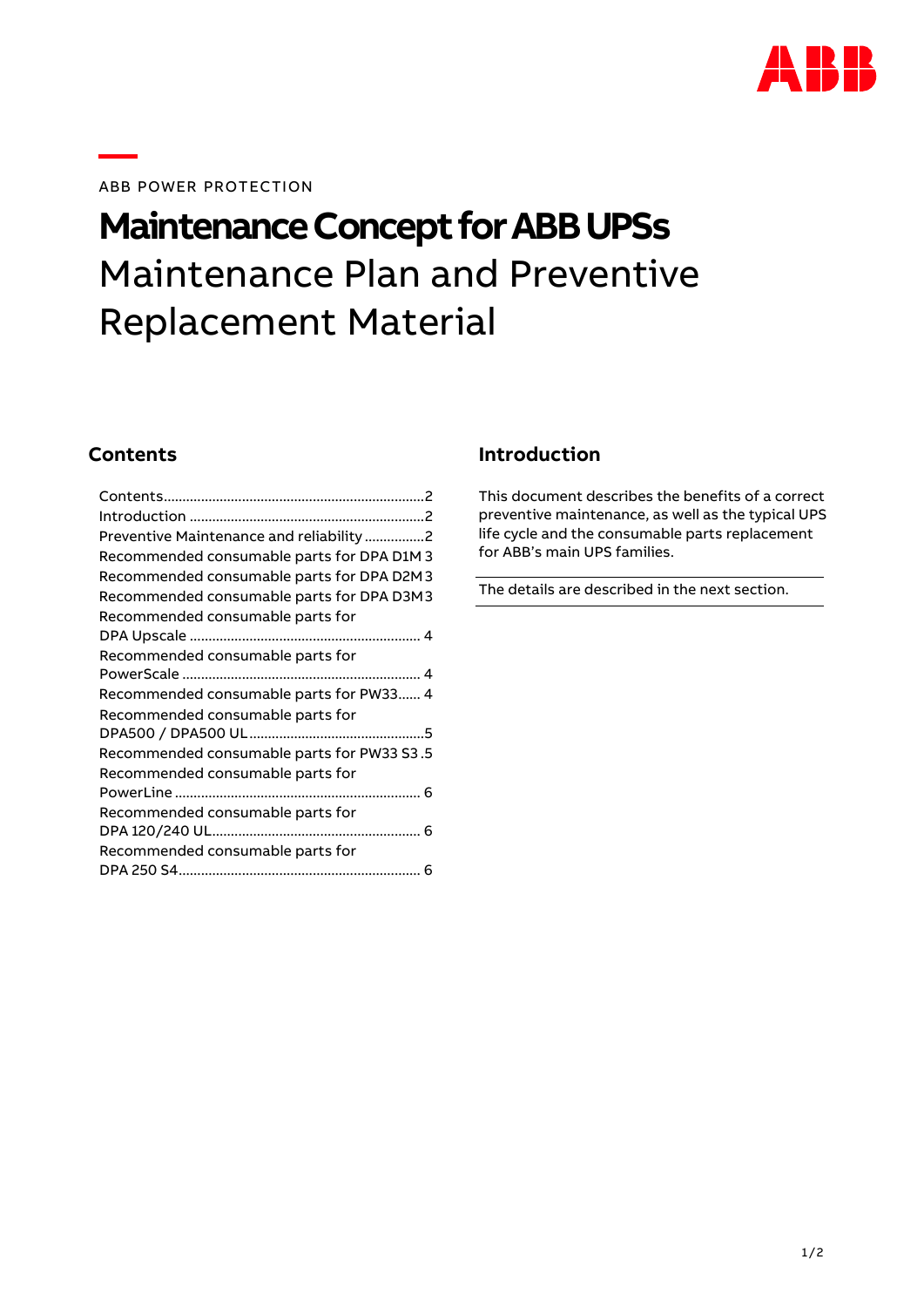## <span id="page-2-0"></span>**Preventive Maintenance and reliability**

Relation between electronic devices performance/reliability and maintenance



Performing the preventive maintenance not only keeps the performance stable and extends the life of the equipment, but also decreases the risk of failure.

Moreover, planning a correct preventive maintenance leads to a reduction of system downtime and cost of replacement, and allows a better management of the spares inventory.

- **7** Upgrade and retrofit services boost performance and maximize reliability
- **Preventive maintenance ensures continuity of** the system correct functionality
- Avoiding regular maintenance increases the probability of system malfunction

In case the preventive maintenance is not performed, the correct functioning of the equipment could be jeopardized.

Typical UPS Life cycle

Whenever you want to keep system reliability and increase customer satisfaction, you need to perform the correct maintenance of your UPS.

**The recommended maintenance model has been defined by the ABB factory in Quartino – Switzerland – based on the experience gathered over the last decade, and it is shown in the following chart.**



**In addition to the regular maintenance (at least every year), we recommend to replace** 

- **Fans once every 5 years**
- **AC box capacitors once every 5 years**
- **DC capacitors once every 6 years**

**For AC "Can" capacitors (used for example as output filter in the PW33), the recommended replacement interval is 6 years (instead of 5 for the AC "box"). In this case, the maintenance model changes accordingly:**

-





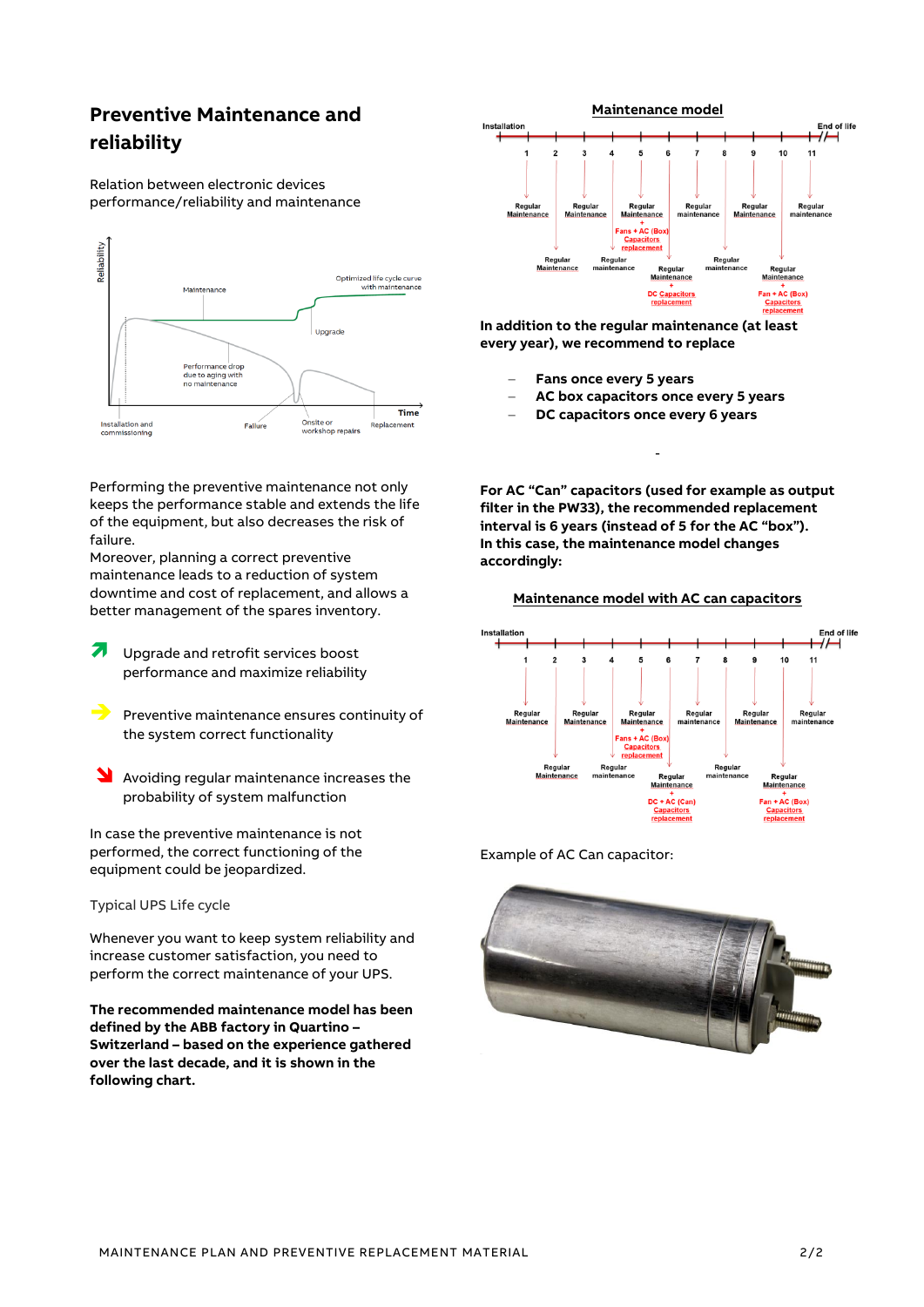## <span id="page-3-0"></span>**Recommended consumable parts for DPA D1M**

#### **Consumables for DPA D1M 10kVA modules**

| Article nr. | <b>Description</b>                    | Quantity |
|-------------|---------------------------------------|----------|
| 00-4563     | Fan                                   |          |
| 00-8635     | NW8060x1 Input filter capacitor board |          |
| 00-9320     | NW8063x1 AC capacitor board           |          |
| 00-8646     | NW8030x3 DC capacitor board           |          |

As an alternative to the entire DC capacitors board 00-8646, the 4 capacitors 00-0261 can be replaced:

| Article nr. | <b>Article</b>          | Quantity |
|-------------|-------------------------|----------|
| 00-0261     | DC capacitor for 8030x3 |          |

#### **Consumables for DPA D1M 15kVA modules**

| Article nr. | Article                               | Quantity |
|-------------|---------------------------------------|----------|
| 00-4563     | Fan                                   |          |
| 00-8635     | NW8060x1 Input filter capacitor board |          |
| 00-9322     | NW8063x2 AC capacitor board           |          |
| 00-8634     | NW8030x1 DC capacitor board           |          |

As an alternative to the entire DC capacitors board 00-8634, the 4 capacitors 00-4253 can be replaced:

| Article nr. | Article                 | Quantity |
|-------------|-------------------------|----------|
| 00-4253     | DC capacitor for 8030x1 |          |

#### **Consumables for DPA D1M 20kVA modules**

| Article nr. | Article                              | Quantity |
|-------------|--------------------------------------|----------|
| 00-7227     | Fan                                  |          |
| 00-8615     | NW8060x Input filter capacitor board |          |
| 00-9322     | NW8063x2 AC capacitor board          |          |
| 00-8643     | NW8030x2 DC capacitor board          |          |

As an alternative to the entire DC capacitors board 00-8643, the 6 capacitors 00-4253 can be replaced:

| Article nr. | Article                 | Quantity |
|-------------|-------------------------|----------|
| 00-4253     | DC capacitor for 8030x2 |          |

#### **Consumables for DPA D1M 25kVA modules**

| Article nr. | Article                              | Quantity |
|-------------|--------------------------------------|----------|
| 00-7227     | Fan                                  |          |
| 00-8615     | NW8060x Input filter capacitor board |          |
| 00-9319     | NW8063x AC capacitor board           |          |
| 00-8617     | NW8030x DC capacitor board           |          |

As an alternative to the entire DC capacitors board 00-8617, the 6 capacitors 00-4253 can be replaced:

| Article nr. | Article                | <b>Quantity</b> |
|-------------|------------------------|-----------------|
| 00-4253     | DC capacitor for 8030x |                 |

## <span id="page-3-1"></span>**Recommended consumable parts for DPA D2M**

#### **Consumables for DPA D2M 30kVA modules**

| Article nr. | Description                           | Quantity |
|-------------|---------------------------------------|----------|
| 00-4563     | Fan                                   |          |
| 00-7475     | Fan                                   |          |
| 00-8638     | NW8061x1 Input filter capacitor board |          |
| 00-9323     | NW8062x2 AC capacitor board           |          |
| 00-8642     | NW8033x DC capacitor Board            |          |

#### **Consumables for DPA D2M 40kVA modules**

| Article nr. | <b>Description</b>                   | Quantity |
|-------------|--------------------------------------|----------|
| 00-7227     | Fan                                  |          |
| 00-7475     | Fan                                  |          |
| 00-8625     | NW8061x Input filter capacitor board |          |
| 00-9321     | NW8062x1 AC capacitor board          |          |
| 00-8640     | NW8031x1 DC capacitor Board          |          |

#### **Consumables for DPA D2M 50kVA modules**

| Article nr. | <b>Description</b>                   | Quantity |
|-------------|--------------------------------------|----------|
| 00-7227     | Fan                                  |          |
| 00-7475     | Fan                                  |          |
| 00-8625     | NW8061x Input filter capacitor board |          |
| 00-9317     | NW8062x AC capacitor board           |          |
| 00-8623     | NW8031x DC capacitor Board           |          |

## <span id="page-3-2"></span>**Recommended consumable parts for DPA D3M**

#### **Consumables for DPA D3M 30kVA modules**

| Article nr. | <b>Description</b>                 | Quantity |
|-------------|------------------------------------|----------|
| 00-7475     | Fan                                |          |
| 00-9161     | Fan                                |          |
| 04-2592     | NW26061x2 Input AC capacitor board |          |
| 04-2043     | NW24040x DC Capacitor board        |          |

#### **Consumables for DPA D3M 40kVA modules**

| Article nr. | <b>Description</b>                 | Quantity |
|-------------|------------------------------------|----------|
| 04-1463     | Fan                                |          |
| 00-9161     | Fan                                |          |
| 04-2591     | NW26061x1 Input AC capacitor board |          |
| 04-2658     | NW24041x DC Capacitor board        |          |

#### **Consumables for DPA D3M 50kVA modules**

| Article nr. | <b>Description</b>                | Quantity |
|-------------|-----------------------------------|----------|
| 04-1463     | Fan                               |          |
| 00-9161     | Fan                               |          |
| 04-2590     | NW26061x Input AC capacitor board |          |
| 04-2658     | NW24041x DC Capacitor board       |          |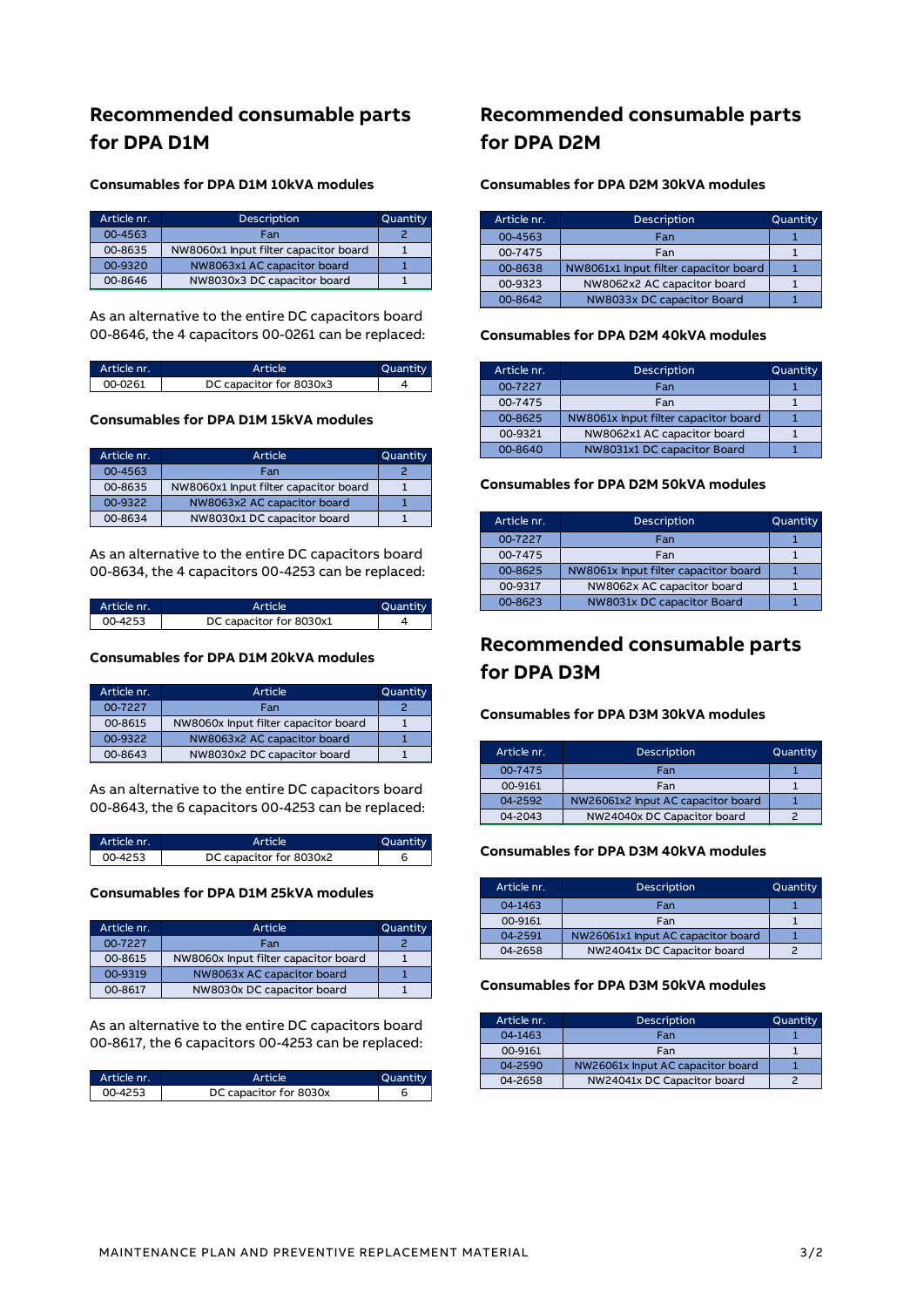## <span id="page-4-0"></span>**Recommended consumable parts for DPA Upscale**

#### **Consumables for DPA Upscale 10 kW modules**

| Article nr. | <b>Description</b>            | Quantity |
|-------------|-------------------------------|----------|
| 00-8938     | Fan                           |          |
| 00-3270     | Filter capacitor for NW20060x |          |
| 00-6828     | Filter capacitor for NW20060x |          |
| 00-9281     | DC capacitor for NW20023x1    |          |

#### **Consumables for DPA Upscale 20 kW modules**

| Article nr. | <b>Description</b>             | Quantity |
|-------------|--------------------------------|----------|
| 00-9389     | Fan                            |          |
| 00-9334     | Filter capacitor for NW20060x1 | 3        |
| 00-6828     | Filter capacitor for NW20060x1 |          |
| 00-9281     | DC capacitor for NW20023x      |          |

## <span id="page-4-1"></span>**Recommended consumable parts for PowerScale**

**Consumables for PowerScale 10 kVA - Cabinet A and B**

| Article nr. | Description               | Quantity |
|-------------|---------------------------|----------|
| 00-8938     | Fan                       |          |
| 00-3270     | AC capacitor for NW20060x |          |
| 00-6828     | AC capacitor for NW20060x |          |
| 04-0475     | DC capacitor              |          |

**Consumables for PowerScale 15 kVA - Cabinet A and B**

| Article nr. | Description                | <b>Quantity</b> |
|-------------|----------------------------|-----------------|
| 00-8938     | Fan                        |                 |
| 00-3270     | AC capacitor for NW20060x2 |                 |
| 00-6828     | AC capacitor for NW20060x2 |                 |
| 04-0475     | DC capacitor               |                 |

#### **Consumables for PowerScale 20 kVA - Cabinet A and B**

| Article nr. | <b>Description</b>         | Quantity |
|-------------|----------------------------|----------|
| 00-9389     | Fan                        |          |
| 00-6828     | AC capacitor for NW20060x1 | 3        |
| 00-9334     | AC capacitor for NW20060x1 |          |
| 04-0475     | DC capacitor               |          |

#### **Consumables for PowerScale 25 kVA - Cabinet B**

| Article nr. | <b>Description</b>         | Quantity |
|-------------|----------------------------|----------|
| 00-9389     | Fan                        |          |
| 00-6828     | AC capacitor for NW20060x3 |          |
| 00-9334     | AC capacitor for NW20060x3 |          |
| 04-0475     | DC capacitor               |          |

#### **Consumables for PowerScale 25 kVA - Cabinet C**

| <b>Article</b><br>nr. | Description                  | Quantity |
|-----------------------|------------------------------|----------|
| 04-1463               | Fan                          |          |
| 00-6828               | AC capacitor for NW24060x    |          |
| 00-9334               | AC capacitor for NW24060x    |          |
| 04-3345               | NW24040x2 DC Capacitor Board |          |

#### **Consumables for PowerScale 30 kVA - Cabinet C**

| Article nr. | Description                  | Quantity |
|-------------|------------------------------|----------|
| 04-1463     | Fan                          |          |
| 00-6828     | AC capacitor for NW24060x1   | 9        |
| 00-9334     | AC capacitor for NW24060x1   |          |
| 04-2042     | NW24040x1 DC Capacitor Board |          |

#### **Consumables for PowerScale 40 kVA - Cabinet C**

| Article nr. | Description                 | Quantity |
|-------------|-----------------------------|----------|
| 04-1463     | Fan                         |          |
| 00-6828     | AC capacitor for NW24060x1  | 9        |
| 00-9334     | AC capacitor for NW24060x1  |          |
| 04-2043     | NW24040x DC Capacitor Board |          |

#### **Consumables for PowerScale 50 kVA - Cabinet C**

| Article nr. | <b>Description</b>          | Quantity |
|-------------|-----------------------------|----------|
| 04-1463     | Fan                         |          |
| 00-6828     | AC capacitor for NW24060x2  | 6        |
| 00-9334     | AC capacitor for NW24060x2  | n        |
| 04-2043     | NW24040x DC Capacitor Board |          |

## <span id="page-4-2"></span>**Recommended consumable parts for PW33**

Note: the AC output capacitors are "Can" capacitors and the recommended replacement interval is 6 years

#### **Consumables for PW33 60kVA**

| Article nr. | Description                  | Quantity |
|-------------|------------------------------|----------|
| 04-0937     | <b>Inverter Fan Kit</b>      |          |
| 00-0230     | <b>Bypass Fan</b>            |          |
| 00-9543     | NW22061x2 Input filter board |          |
| 00-4005     | AC Output capacitor          |          |
| 00-5384     | <b>DC Capacitor</b>          |          |

#### **Consumables for PW33 80kVA**

| Article nr. | <b>Description</b>           | <b>Quantity</b> |
|-------------|------------------------------|-----------------|
| 04-0941     | <b>Inverter Fan Kit</b>      |                 |
| 00-0230     | <b>Bypass Fan</b>            |                 |
| 00-9543     | NW22061x2 Input filter board |                 |
| 00-0366     | AC Output capacitor          |                 |
| 00-5384     | <b>DC Capacitor</b>          |                 |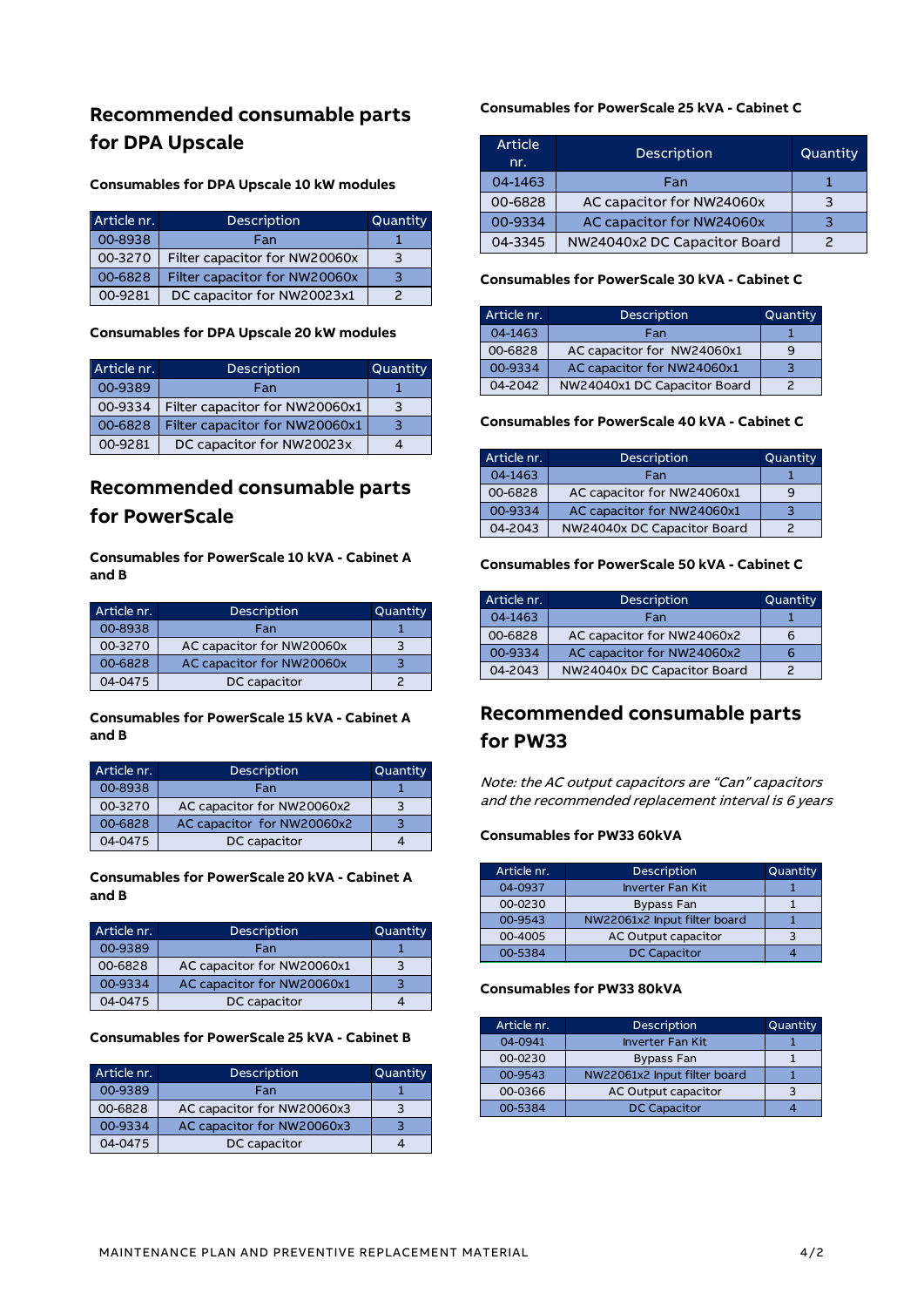#### **Consumables for PW33 100kVA**

| Article nr. | <b>Description</b>          | Quantity |
|-------------|-----------------------------|----------|
| 04-0941     | <b>Inverter Fan Kit</b>     |          |
| 00-9163     | <b>Bypass Fan</b>           |          |
| 00-9034     | NW22061x Input filter board |          |
| 00-0366     | AC Output capacitor         |          |
| 00-5384     | <b>DC Capacitor</b>         |          |

#### **Consumables for PW33 120kVA**

| Article nr. | <b>Description</b>           | Quantity |
|-------------|------------------------------|----------|
| 04-0948     | <b>Inverter Fan Kit</b>      |          |
| 00-9163     | <b>Bypass Fan</b>            |          |
| 04-0149     | NW22063x2 Input filter board |          |
| 00-4005     | AC Output capacitor          | n        |
| 00-5384     | <b>DC Capacitor</b>          |          |

#### **Consumables for PW33 160kVA**

| Article nr. | <b>Description</b>           | Quantity |
|-------------|------------------------------|----------|
| 04-0948     | <b>Inverter Fan Kit</b>      |          |
| 00-9163     | <b>Bypass Fan</b>            |          |
| 04-0148     | NW22063x1 Input filter board |          |
| 00-0366     | AC Output capacitor          |          |
| 00-5384     | <b>DC Capacitor</b>          |          |

#### **Consumables for PW33 200kVA**

| Article nr. | <b>Description</b>          | Quantity |
|-------------|-----------------------------|----------|
| 04-0948     | <b>Inverter Fan Kit</b>     |          |
| 00-9163     | <b>Bypass Fan</b>           |          |
| 00-9466     | NW22063x Input filter board |          |
| 00-0366     | AC Output capacitor         |          |
| 00-5384     | <b>DC Capacitor</b>         | 10       |

#### **Consumables for PW33 250kVA**

| Article nr. | <b>Description</b>           | Quantity |
|-------------|------------------------------|----------|
| 04-1159     | <b>Inverter Fan Kit</b>      |          |
| 00-9163     | <b>Bypass Fan</b>            |          |
| 04-0975     | NW22065x1 Input filter board |          |
| 00-0366     | AC Output capacitor          | 9        |
| 00-5384     | <b>DC Capacitor</b>          | 14       |

#### **Consumables for PW33 300kVA**

| Article nr. | <b>Description</b>          | Quantity |
|-------------|-----------------------------|----------|
| 04-1159     | <b>Inverter Fan Kit</b>     |          |
| 04-1334     | <b>Bypass Fan</b>           |          |
| 04-0970     | NW22065x Input filter board |          |
| 00-0366     | AC Output capacitor         |          |
| 00-5384     | <b>DC Capacitor</b>         | 18       |

#### **Consumables for PW33 400kVA**

| Article nr. | Description                  | Quantity |
|-------------|------------------------------|----------|
| 04-2187     | <b>Bypass Fan Kit</b>        |          |
| 04-2188     | <b>Inverter Fan Kit</b>      |          |
| 04-2186     | <b>Coil Fan Kit</b>          |          |
| 04-2329     | NW22067x1 Input filter board | з        |
| 00-0366     | <b>AC Output capacitor</b>   | 12       |
| 00-5384     | <b>DC Capacitor</b>          | 24       |
|             |                              |          |

#### **Consumables for PW33 500kVA**

| Article nr. | <b>Description</b>          | Quantity |
|-------------|-----------------------------|----------|
| 04-2187     | <b>Bypass Fan Kit</b>       |          |
| 04-2188     | <b>Inverter Fan Kit</b>     |          |
| 04-2186     | Coil Fan Kit                |          |
| 04-1979     | NW22067x Input filter board | З        |
| 00-0366     | AC Output capacitor         | 15       |
| 00-5384     | <b>DC Capacitor</b>         | 30       |
|             |                             |          |

## <span id="page-5-0"></span>**Recommended consumable parts for DPA500 / DPA500 UL**

#### **Consumables for DPA500 modules**

| Article nr.     | <b>Description</b>              | Quantity |
|-----------------|---------------------------------|----------|
| 00-9162         | Fan - Active M                  |          |
| 04-3427         | Fan - Passive M                 |          |
| 4NWP100455R0001 | NW28061x Input Filter Passive M |          |
| 4NWP100456R0001 | NW28060x AC caps Passive M      |          |
| 4NWP100463R0001 | NW28032x DC caps Active M       |          |

#### **Consumables for DPA500 UL modules**

| Article nr.     | <b>Description</b>               | Quantity |
|-----------------|----------------------------------|----------|
| 00-9162         | Fan - Active M                   |          |
| 04-3427         | Fan - Passive M                  |          |
| 4NWP101838R0001 | NW28061x1 Input Filter Passive M |          |
| 4NWP101837R0001 | NW28060x1 AC caps Passive M      |          |
| 4NWP100463R0001 | NW28032x DC caps Active M        |          |

## <span id="page-5-1"></span>**Recommended consumable parts for PW33 S3**

#### **Consumables for PW33 S3 60 kW**

| Article nr.     | <b>Description</b>      | Quantity |
|-----------------|-------------------------|----------|
| 00-9161         | Fan                     |          |
| 00-9162         | Fan                     |          |
| 4NWP100984R0001 | NW28032x1 DC capacitors |          |
| 4NWP100990R0001 | NW30060x I/O Filter     |          |

#### **Consumables for PW33 S3 80 kW**

| Article nr.     | <b>Description</b>      | Quantity |
|-----------------|-------------------------|----------|
| 00-9161         | Fan                     |          |
| 00-9162         | Fan                     |          |
| 4NWP100985R0001 | NW28032x2 DC capacitors |          |
| 4NWP100991R0001 | NW30060x1 I/O Filter    |          |

#### **Consumables for PW33 S3 100 kW**

| Article nr.     | <b>Description</b>      | Quantity |
|-----------------|-------------------------|----------|
| 00-9161         | Fan                     | ь        |
| 4NWP100986R0001 | NW28032x3 DC capacitors |          |
| 4NWP100992R0001 | NW30060x2 I/O Filter    |          |

#### **Consumables for PW33 S3 120 kW**

| Article nr.     | <b>Description</b>      | Quantity |
|-----------------|-------------------------|----------|
|                 |                         |          |
| 00-9161         | Fan                     |          |
| 00-9162         | Fan                     |          |
| 4NWP100987R0001 | NW28032x4 DC capacitors |          |
| 4NWP100993R0001 | NW30060x3 I/O Filter    |          |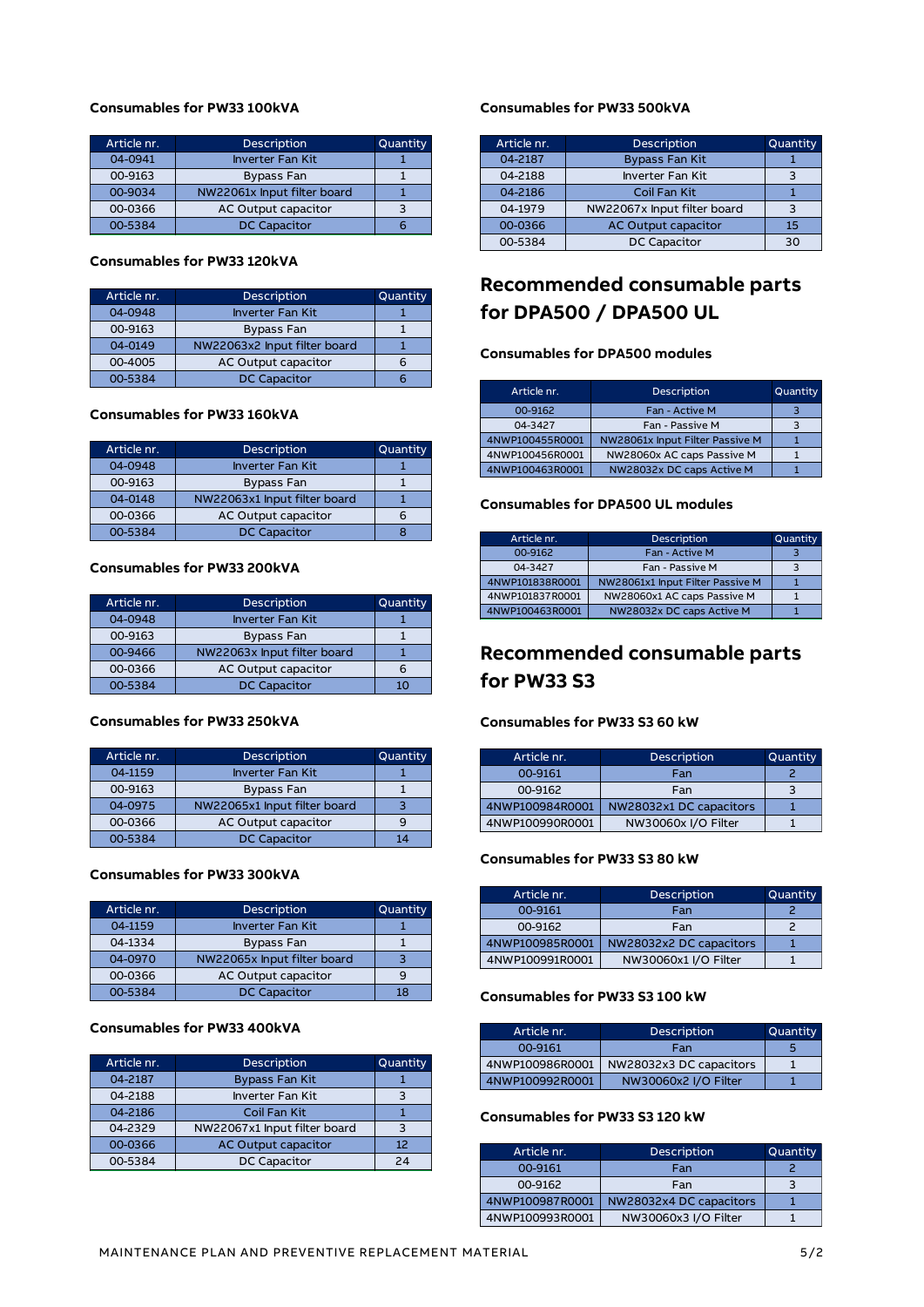## <span id="page-6-0"></span>**Recommended consumable parts for PowerLine**

**Consumables for PowerLine 20 kW standard modules**

| Article nr.     | <b>Description</b>       | Quantity |
|-----------------|--------------------------|----------|
| 4NWP104629R0001 | NW24041x3 DC capacitors  |          |
| 4NWP104630R0001 | NW36061x1 Filter IN      |          |
| 4NWP104641R0001 | NW36062x1 Filter OUT     |          |
| 4NWP104575R0001 | <b>Preassembled Fans</b> |          |

**Consumables for PowerLine 40 kW standard modules**

| Article nr.     | <b>Description</b>       | Quantity |
|-----------------|--------------------------|----------|
| 4NWP102329R0001 | <b>PCB NW24041x1 DC</b>  |          |
| 4NWP102324R0001 | PCB NW36061x Filter IN   |          |
| 4NWP102325R0001 | PCB NW36062x Filter OUT  |          |
| 4NWP102850R0001 | <b>Preassembled Fans</b> |          |

## <span id="page-6-1"></span>**Recommended consumable parts for DPA 120/240 UL**

#### **Consumables for 20 kW modules**

| Article nr.     | <b>Description</b>       | Quantity |
|-----------------|--------------------------|----------|
| 4NWP102324R0001 | NW36061B Filter IN       |          |
| 4NWP102325R0001 | NW36062B Filter OUT      |          |
| 4NWP102326R0001 | NW24041x2 DC capacitors  |          |
| 4NWP102851R0001 | <b>Preassembled Fans</b> |          |

#### **Consumables for 40 kW modules**

| Article nr.     | Description             | Quantity |
|-----------------|-------------------------|----------|
| 4NWP102324R0001 | NW36061B Filter IN      |          |
| 4NWP102325R0001 | NW36062B Filter OUT     |          |
| 4NWP102329R0001 | NW24041x1 DC capacitors |          |
| 4NWP102852R0001 | Preassembled Fan        |          |

## <span id="page-6-2"></span>**Recommended consumable parts for DPA 250 S4**

#### **Consumables for 50 kW modules**

| Article nr.     | <b>Description</b>            | Quantity |
|-----------------|-------------------------------|----------|
| 4NWP104812R0001 | Booster/Inverter Fan assembly |          |
| 4NWP104813R0001 | Coil Fan assembly             |          |
| 4NWP104818R0001 | NW40032 DC Capacitors         |          |
| 4NWP104823R0001 | NW40064 Input filter          |          |
| 4NWP104824R0001 | NW40065 Output filter         |          |